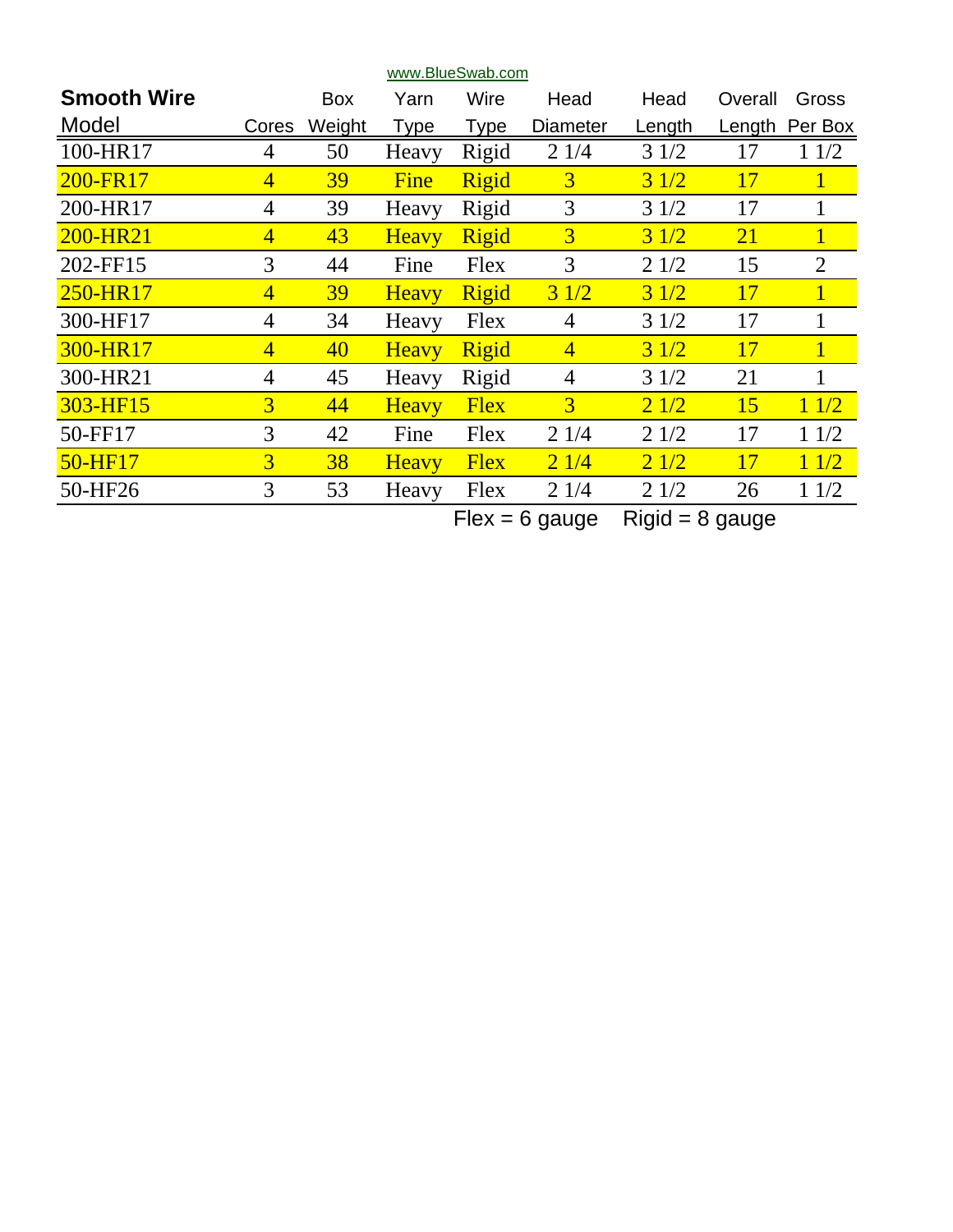| <b>Twisted Wire</b> |            | <b>Box</b>      | Yarn         | Wire         | Head            | Head                  | Overall | Gross          |
|---------------------|------------|-----------------|--------------|--------------|-----------------|-----------------------|---------|----------------|
| Model               | Ends       | Weight          | <b>Type</b>  | Type         | <b>Diameter</b> | Length                | Length  | Per Box        |
| <b>BDT-235-HR16</b> | 400        | 37              | Heavy        | <b>Rigid</b> | 21/4            | 4                     | 16      | 1              |
| <b>BDT-235-HR20</b> | 400        | 43              | <b>Heavy</b> | <b>Rigid</b> | 21/4            | $\overline{4}$        | 20      | $\overline{1}$ |
| BDT-235-HR21.5      | 400        | 43              | Heavy        | <b>Rigid</b> | 21/4            | 4                     | 20      | 1              |
| <b>BHT-218-HR20</b> | 450        | 56              | <b>Heavy</b> | <b>Rigid</b> | $\overline{4}$  | $\overline{5}$        | 20      | $\overline{1}$ |
| <b>BHT-219-HR20</b> | 600        | 30              | Heavy        | <b>Rigid</b> | 5               | 6                     | 20      | 1/2            |
| CT-260-FF15         | 300        | 52              | <b>Fine</b>  | <b>Flex</b>  | $\overline{3}$  | $\overline{2}$        | 15      | $\overline{2}$ |
| CT-311-FF15         | 100        | 62              | Fine         | <b>Flex</b>  | 1               | 1                     | 15      | 3              |
| CT-321-FF15         | <b>200</b> |                 | <b>Fine</b>  | <b>Flex</b>  | 21/2            | $\overline{2}$        | 15      | $\overline{2}$ |
| CT-352-FF15         | 200        |                 | Fine         | <b>Flex</b>  | 31/2            | $\overline{2}$        | 15      | $\overline{2}$ |
| CT-370-FF15         | 200        |                 | <b>Fine</b>  | <b>Flex</b>  | $\overline{5}$  | $\overline{2}$        | 15      | $\overline{1}$ |
| LST-032-FF15        | 200        | 39              | Fine         | <b>Flex</b>  | 21/2            | $\overline{2}$        | 15      | $\overline{2}$ |
| LT-124-FR17         | 200&100    | 34              | <b>Fine</b>  | <b>Rigid</b> | 1"<br>82"       | 3                     | 17      | $\overline{1}$ |
| <b>OCT-034-HR20</b> | 400        | 42              | Heavy        | Rigid        | 21/2            | 4                     | 20      | 1              |
| <b>OCT-216-HR20</b> | 450        | 52              | <b>Heavy</b> | <b>Rigid</b> | $\overline{3}$  | 51/2                  | 20      | $\overline{1}$ |
| <b>OFT-210-HR17</b> | 300        | 38              | Heavy        | <b>Rigid</b> | 3               | 3                     | 17      | 1              |
| T-031-FR17          | 300        | 35              | <b>Fine</b>  | <b>Rigid</b> | 21/2            | 3                     | 17      | 1              |
| T-032-HR20          | 250        | 32              | Heavy        | Rigid        | 21/2            | $\overline{2}$        | 20      | 1              |
| T-033-FR16          | 500        | 41              | <b>Fine</b>  | <b>Rigid</b> | 21/2            | 1/2<br>$\overline{3}$ | 16      | $\overline{1}$ |
| T-034-FR17          | 400        | 32              | Fine         | <b>Rigid</b> | 21/2            | 3                     | 17      | 1              |
| T-034-HR17          | 300        | 32              | <b>Heavy</b> | <b>Rigid</b> | 21/2            | 3                     | 17      | $\overline{1}$ |
| T-125-FF15          | 200        | 40              | Fine         | <b>Flex</b>  | 11/4            | $\overline{2}$        | 15      | $\overline{2}$ |
| T-143-FF17          | 300        | 32              | <b>Fine</b>  | <b>Flex</b>  | 13/4            | 3                     | 17      | $\overline{1}$ |
| T-143-FR20          | 300        | 34              | Fine         | <b>Rigid</b> | $\overline{2}$  | 3                     | 20      | 1              |
| T-143-HR17          | 300        | 32 <sub>2</sub> | <b>Heavy</b> | <b>Rigid</b> | $\overline{2}$  | $\overline{3}$        | 17      | 1              |
| T-143-HR19          | 300        | 34              | Heavy        | <b>Rigid</b> | $\overline{2}$  | 3                     | 19      | 1              |
| T-153-FF15          | 300        | 55              | <b>Fine</b>  | <b>Flex</b>  | 11/2            | 3                     | 15      | $\overline{3}$ |
| T-153-HR17          | 300        | 32              | Heavy        | <b>Rigid</b> | 11/2            | 3                     | 17      | 1              |
| T-211-FF17          | 400        | 36              | <b>Fine</b>  | <b>Flex</b>  | $\overline{4}$  | $\overline{3}$        | 17      | 1              |
| T-211-FR17          | 400        | 43              | Fine         | Rigid        | 4               | 3                     | 17      | 1              |
| T-212-HR17          | 300        | 40              | <b>Heavy</b> | <b>Rigid</b> | $\overline{4}$  | $\overline{2}$        | 17      | 1              |
| T-213-FR17          | 300        | 39              | Fine         | <b>Rigid</b> | 4               | $\overline{2}$        | 17      | 1              |
| T-213-HR17          | <b>250</b> | <b>39</b>       | <b>Heavy</b> | <b>Rigid</b> | $\overline{4}$  | $\overline{2}$        | 17      | 1              |
| T-213-XFR17         | 750        | 39              | <b>XFine</b> | Rigid        | 4               | $\overline{2}$        | 17      | 1              |
| T-214-FF15          | 300        | 46              | <b>Fine</b>  | <b>Flex</b>  | 21/4            | $\overline{3}$        | 15      | $\overline{2}$ |
| T-220-HR20          | 400        | 46              | Heavy        | Rigid        | 3               | 4                     | 20      | 1              |
| T-221-FF20          | 500        | 37 <sub>2</sub> | <b>Fine</b>  | <b>Flex</b>  | 3               | $\overline{4}$        | 20      | $\overline{1}$ |
| T-221-FR20          | 500        | 48              | Fine         | <b>Rigid</b> | $\mathbf{3}$    | 4                     | 20      | $\mathbf 1$    |